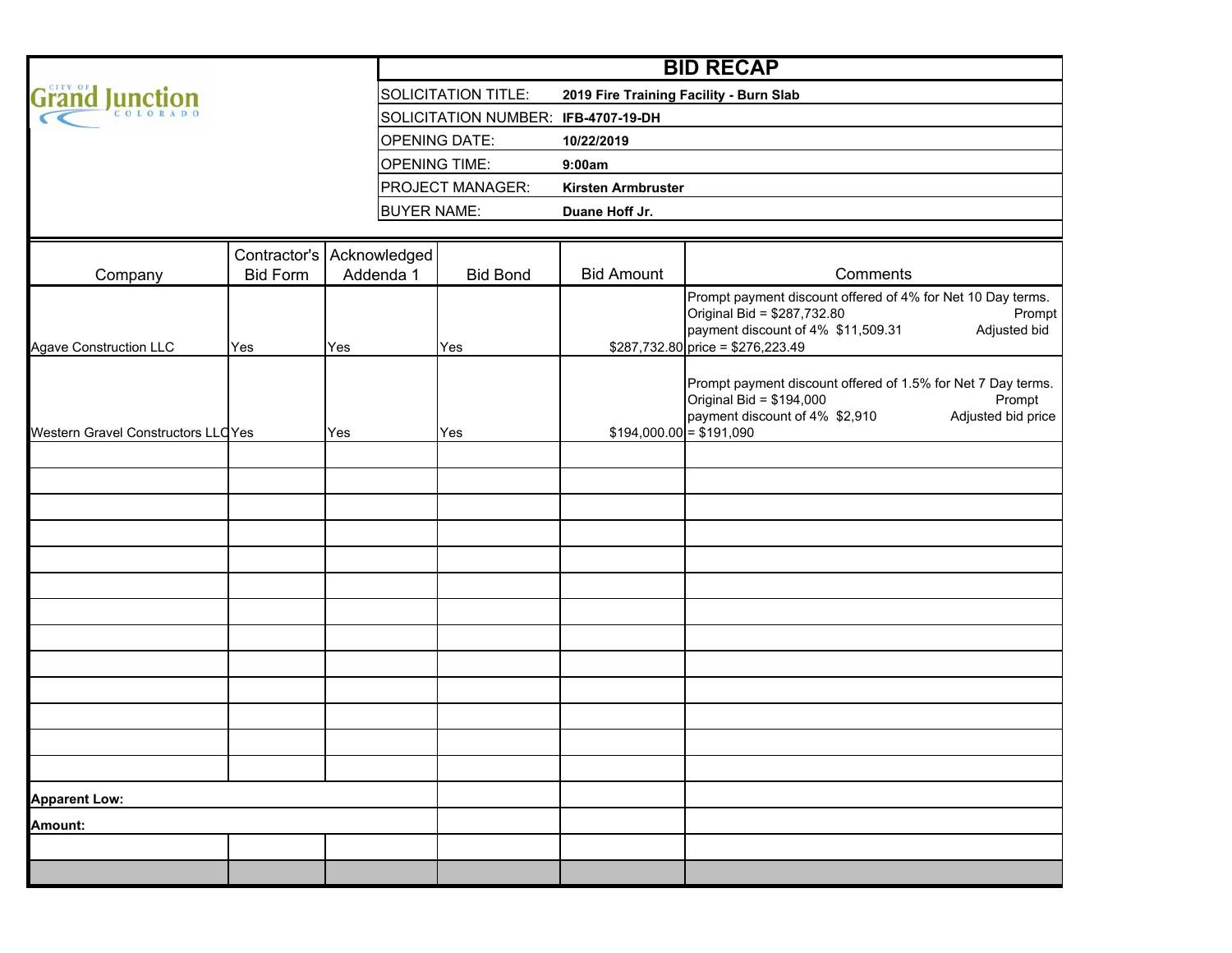## **Bid Summary Fire Training Facility - Burn Slab**

Bid Opening: October 22, 2019

By: Kirsten Armbruster, Project Manager

|                |                  |                                   |                   |                   | <b>Engineer's Estimate</b> |              |                       | <b>Western Gravel Constructors LLC</b> |                            |                                            |      | <b>Agave Construction</b> |                           |                   |    |                       |       |
|----------------|------------------|-----------------------------------|-------------------|-------------------|----------------------------|--------------|-----------------------|----------------------------------------|----------------------------|--------------------------------------------|------|---------------------------|---------------------------|-------------------|----|-----------------------|-------|
|                |                  |                                   |                   |                   |                            |              |                       |                                        |                            |                                            |      |                           |                           |                   |    |                       |       |
| Item           | CDOT,            |                                   |                   |                   |                            |              |                       |                                        |                            |                                            |      |                           |                           |                   |    |                       |       |
| No.            |                  | City Ref. Description             | Quantity<br>Units |                   | <b>Unit Price</b>          |              | <b>Extended Price</b> |                                        |                            | <b>Unit Price</b><br><b>Extended Price</b> |      |                           |                           | <b>Unit Price</b> |    | <b>Extended Price</b> |       |
|                |                  |                                   |                   |                   |                            |              |                       |                                        |                            |                                            |      |                           |                           |                   |    |                       |       |
| -1             | $201 -$          | <b>Clearing and Grubbing</b>      |                   | 0.36 ACRE         | $\boldsymbol{\mathsf{S}}$  | 10,000.00 \$ |                       | 3,600.00                               | $\boldsymbol{\mathsf{\$}}$ | 5,700.00 \$                                |      | 2,052.00                  | $\boldsymbol{\mathsf{S}}$ | 4,000.00 \$       |    | 1,440.00              |       |
|                | 00000            |                                   |                   |                   |                            |              |                       |                                        |                            |                                            |      |                           |                           |                   |    |                       |       |
| $\overline{2}$ | $202 -$          | <b>Dust Abatement</b>             | 1.                | <b>LS</b>         | $\boldsymbol{\mathsf{s}}$  | 2,000.00 \$  |                       | 2,000.00                               | $\boldsymbol{\mathsf{S}}$  | $5,000.00$ \$                              |      | 5,000.00                  | \$                        | $3,500.00$ \$     |    | 3,500.00              |       |
|                | 04060            |                                   |                   |                   |                            |              |                       |                                        |                            |                                            |      |                           |                           |                   |    |                       |       |
| 3              | $208 -$<br>00045 | <b>Concrete Washout Structure</b> | 1.                | EA                | $\boldsymbol{\mathsf{S}}$  | 1,000.00 \$  |                       | 1,000.00                               | $\frac{1}{2}$              | 2,500.00 \$                                |      | 2,500.00                  | \$                        | 1,200.00 \$       |    | 1,200.00              |       |
| 4              | 208              | <b>Erosion Control</b>            |                   | <b>LS</b>         | $\boldsymbol{\mathsf{s}}$  | 1,000.00 \$  |                       | 1,000.00                               | $\boldsymbol{\mathsf{S}}$  | 4,500.00 \$                                |      | 4,500.00                  | \$                        | 400.00 \$         |    | 400.00                |       |
| 5              | 304              | Aggregate Base Course (Class 3)   | 308.              | <b>CY</b>         | \$                         | 39.00 \$     |                       | 12,012.00                              | \$                         | 65.00                                      | \$   | 20,020.00                 | \$                        | 68.60 \$          |    | 21,128.80             |       |
|                |                  |                                   |                   |                   |                            |              |                       |                                        |                            |                                            |      |                           |                           |                   |    |                       |       |
| 6              | 420              | Geotextile (Class 1)              | 1,094.            | <b>SY</b>         | \$                         | $1.61$ \$    |                       | 1,761.34                               | \$                         | 3.00                                       | - \$ | 3,282.00                  | \$                        | $16.00 \quad $$   |    | 17,504.00             |       |
| $\overline{7}$ | 601-             | <b>Concrete Class GV-B</b>        | 270.              | <b>CY</b>         | $\boldsymbol{\mathsf{S}}$  | 795.00 \$    |                       | 214,650.00                             | $\boldsymbol{\mathsf{\$}}$ | 383.00                                     | \$   | 103,410.00                | \$                        | 650.00 \$         |    | 175,500.00            |       |
|                | 03020            |                                   |                   |                   |                            |              |                       |                                        |                            |                                            |      |                           |                           |                   |    |                       |       |
| 8              | 602-             | <b>Reinforcing Steel (Black)</b>  | 19,900.           | LB                | $\boldsymbol{\mathsf{S}}$  | $1.77$ \$    |                       | 35,223.00                              | $\boldsymbol{\mathsf{\$}}$ | 1.00                                       | \$   | 19,900.00                 | \$                        | $2.40$ \$         |    | 47,760.00             |       |
|                | 00010<br>620-    |                                   |                   | EA                | $\boldsymbol{\mathsf{S}}$  | 250.00 \$    |                       | 250.00                                 |                            | 1,500.00 \$                                |      | 1,500.00                  | \$                        | 400.00 \$         |    | 400.00                |       |
| 9              | 00020            | <b>Sanitary Facility</b>          |                   |                   |                            |              |                       |                                        | $\boldsymbol{\mathsf{\$}}$ |                                            |      |                           |                           |                   |    |                       |       |
| 10             | $625 -$          | <b>Construction Surveying</b>     |                   | LS                | $\sqrt[6]{\frac{1}{2}}$    | 1,000.00 \$  |                       | 1,000.00                               | $\boldsymbol{\mathsf{S}}$  | $3,500.00$ \$                              |      | 3,500.00                  | \$                        | 2,900.00 \$       |    | 2,900.00              |       |
|                | 00000            |                                   |                   |                   |                            |              |                       |                                        |                            |                                            |      |                           |                           |                   |    |                       |       |
| 11             | 626              | Mobilization                      | 1.                | LS                | $\boldsymbol{\mathsf{S}}$  | 2,500.00 \$  |                       | 2,500.00                               | $\frac{1}{2}$              | 18,336.00 \$                               |      | 18,336.00                 | \$                        | $6,000.00$ \$     |    | 6,000.00              |       |
|                | 00000            |                                   |                   |                   |                            |              |                       |                                        |                            |                                            |      |                           |                           |                   |    |                       |       |
| <b>MCR</b>     |                  | <b>Minor Contract Revisions</b>   |                   |                   | $\mathfrak{L}$             | 10,000.00    | \$                    | 10,000.00                              | $\boldsymbol{\mathsf{\$}}$ | 10,000.00                                  | \$   | 10,000.00                 | \$                        | 10,000.00         | \$ | 10,000.00             |       |
|                |                  |                                   |                   |                   |                            |              |                       |                                        |                            |                                            |      |                           |                           |                   |    |                       |       |
|                |                  |                                   |                   | <b>SUBTOTAL</b>   |                            |              |                       | 284,996.34                             |                            |                                            | S    | 194,000.00                |                           |                   |    | 287,732.80            |       |
| <b>DISC</b>    | $\mathbf 0$      | <b>Prompt Payment Discount</b>    |                   |                   |                            |              |                       |                                        |                            |                                            |      | 1.5%<br>(2,910.00)        |                           |                   |    | (11,509.31)           | 4.0%  |
|                |                  |                                   |                   | <b>TOTAL BID:</b> |                            |              | ß.                    | 284,996.34                             |                            |                                            | \$   | $[3]$<br>191,090.00       |                           |                   |    | 276,223.49            | $[3]$ |

[1] - corrected extension

[2] - corrected total